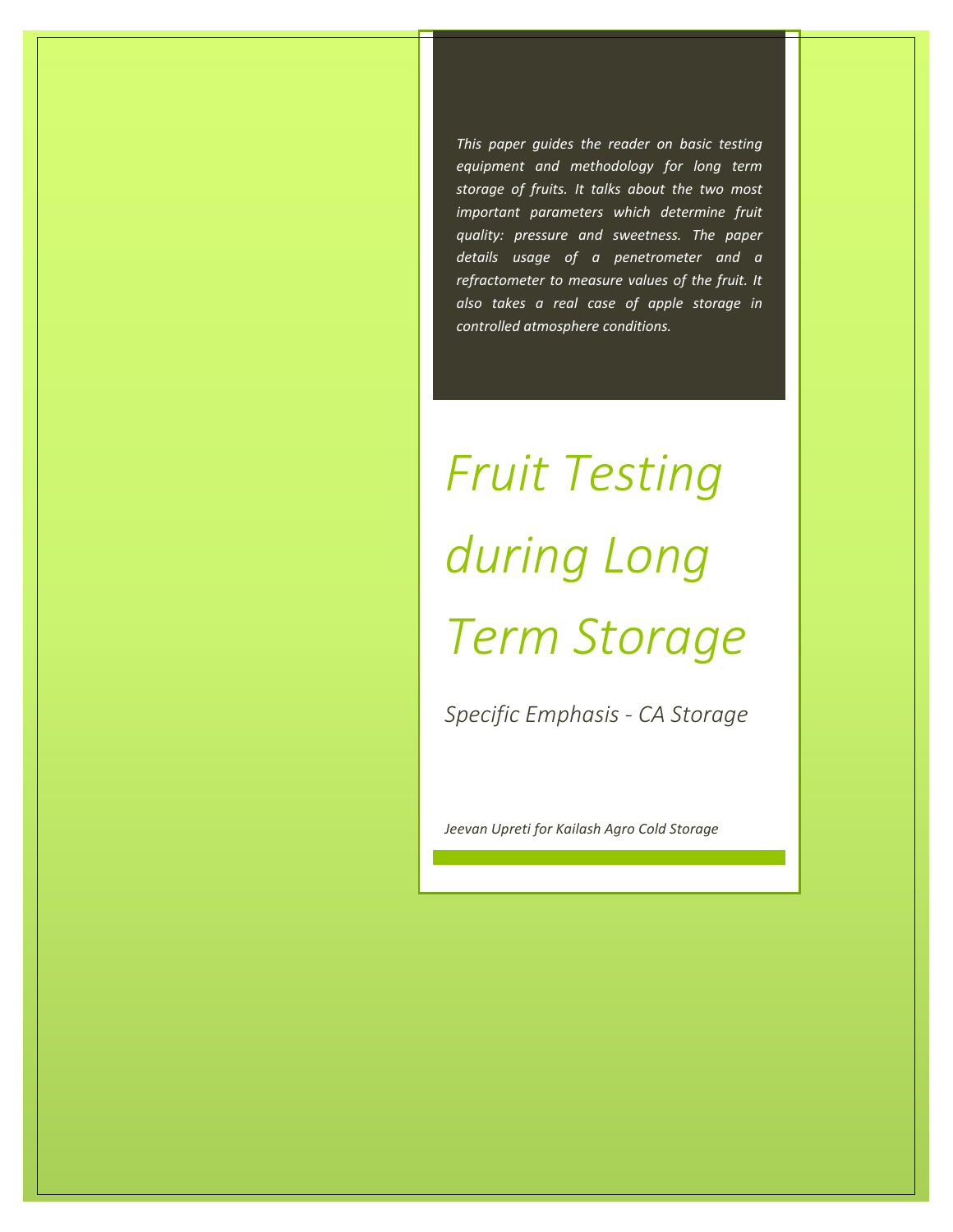

# **Contents**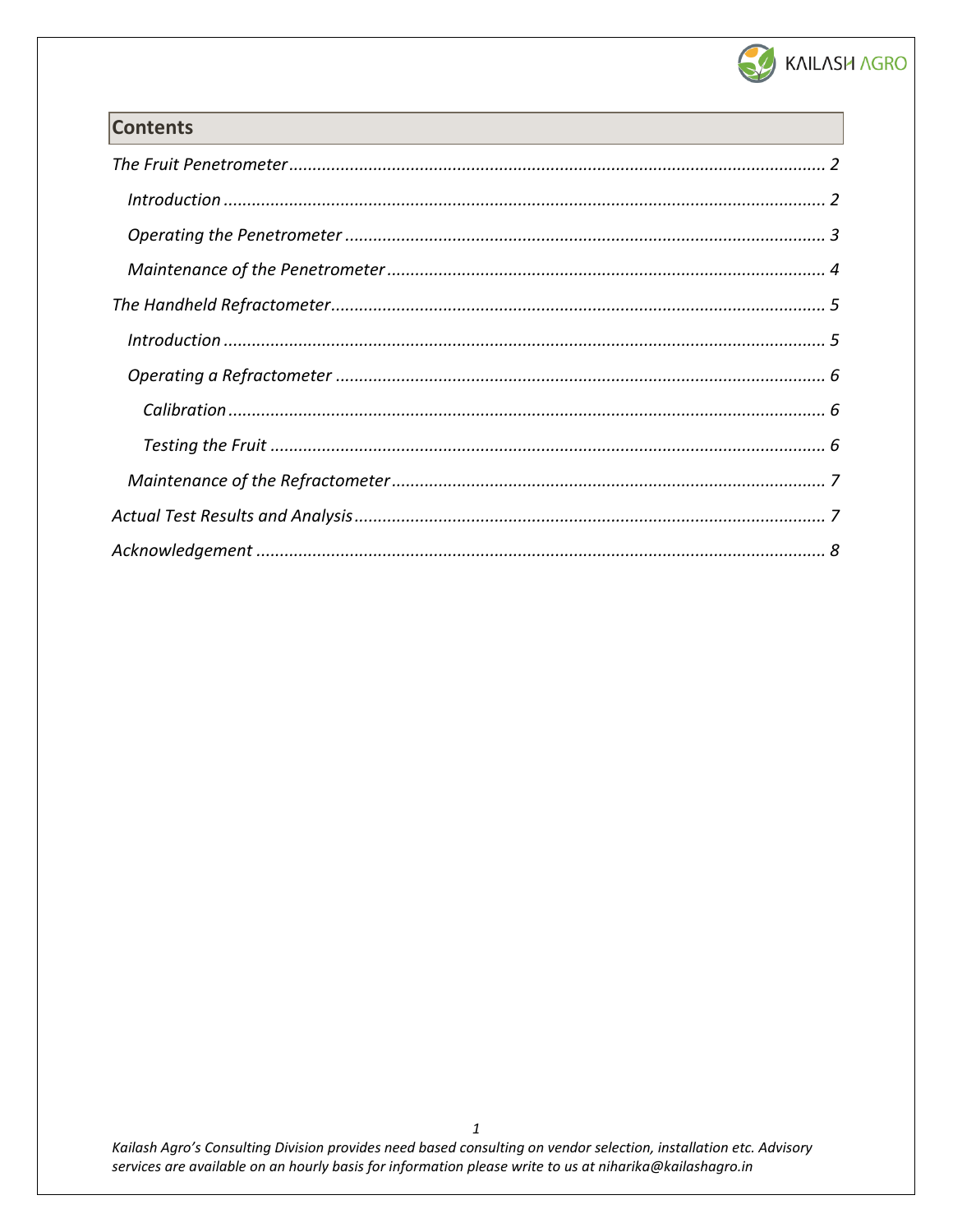

# <span id="page-2-0"></span>**The Fruit Penetrometer**

#### <span id="page-2-1"></span>Introduction

Fruit firmness testing is a universally accepted measure of fruit quality and maturity. It can be used to help growers gauge when best to pick and ship their produce. A fruit penetrometer measures the force required to insert a plunger tip of a specific size into the flesh of a fruit. The fruit penetrometer can also be an effective tool used to help monitor fruit softening during storage.

There are countless variables which affect the appropriate firmness for harvest, such as plant variety, geographical location and temperature. Experience and consistency is important in establishing the best firmness value that applies to your specific set of variables

#### *Table 1: Penetrometer model and Applications*

| Model no | <b>Purpose</b>         | Diameter of tip    | <b>Fruits</b>                   |
|----------|------------------------|--------------------|---------------------------------|
| $GY-1$   | <b>General Purpose</b> | $3.5 \, \text{mm}$ | <b>Berries &amp; Small Film</b> |
|          |                        |                    | Fruits                          |
| $GY-2$   | Soft Fruit             | $3.5 \, \text{mm}$ | Soft Fruits: Citrus,            |
|          |                        |                    | Melons, Plums                   |
| $GY-3^1$ | All Purpose            | 8 mm               | Firm Fruits: Peaches,           |
|          |                        |                    | Tomatoes, Pears                 |
| $GY-3^2$ | All Purpose            | $11$ mm            | Apples & Harder                 |
|          |                        |                    | Fruits                          |

*[Source: Operating manuals of Fruit penetrometer]*

#### *Table 2: Penetrometer model and Specifications*

| <b>Model</b> | Range                     | <b>Diameter</b>    | <b>Accuracy</b> | Penetration       | <b>Size</b> | Weight   |
|--------------|---------------------------|--------------------|-----------------|-------------------|-------------|----------|
|              |                           |                    |                 | depth             |             |          |
| $GY-1$       | 2-15 Kg/cm <sup>3</sup>   | $3.5 \, \text{mm}$ | $+0.1$          | $10$ mm           | 140x 60     | $0.3$ kg |
|              |                           |                    |                 |                   | x30mm       |          |
| $GY-2$       | 0.2-4 К $g/cm^3$          | $3.5 \, \text{mm}$ | $+0.02$         | $10$ mm           | 140x 60     | $0.3$ kg |
|              |                           |                    |                 |                   | x30mm       |          |
| $GY-3$       | 0.5 -12kg/cm <sup>3</sup> | 8 mm               | $+0.1$          | $10 \, \text{mm}$ | 140x 60     | $0.3$ kg |
|              | 1-24 kg/ $cm3$            | 11 mm              |                 |                   | x30mm       |          |

*[Source: Operating manual of Fruit penetrometer]*

 *<sup>1</sup> This model is being used at M/S Kailash Agro Private Limited*

*<sup>2</sup> This model is being used at M/S Kailash Agro Private Limited*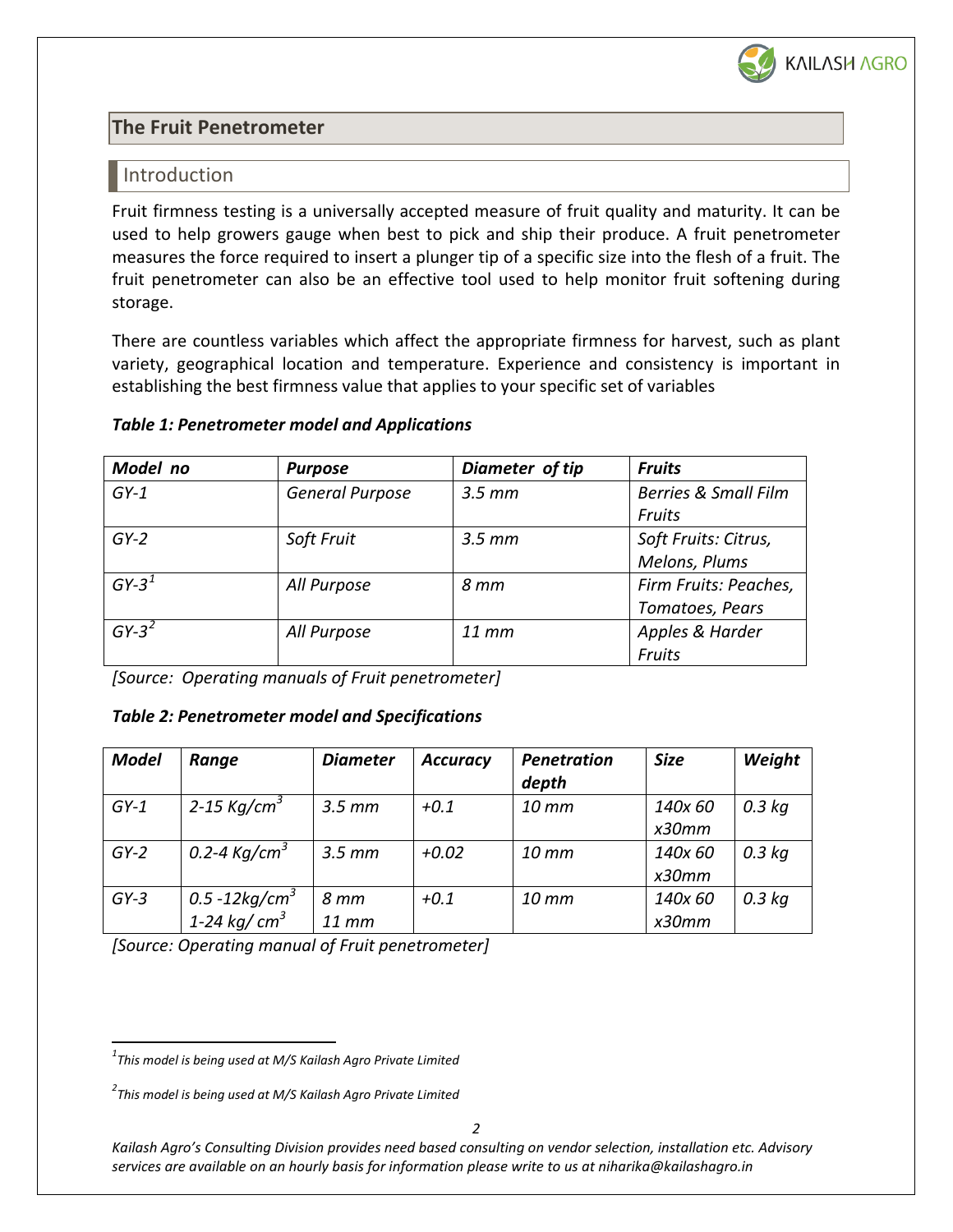

# <span id="page-3-0"></span>Operating the Penetrometer

The followings things need to be followed before using the penetrometer:

- 1. Move the plunger in and out for 10 seconds to ensure the mechanism functions freely
- 2. Turn the small knob at the top right hand side of the meter to loosen faceplate and adjust starting value
- 3. Tighten again before use

For best results select a random sample of 15 to 25 fruits of uniform size and temperature of the variety to be tested.

**Caution:** Testing should always be done at room temperature, hence please wait till the fruit being tested attains room temperature after having taken it out of the chamber. Conduct test only once the fruit attains room temperature naturally.

The procedure of carrying out the test varies as per the type of fruit:

**For large fruits:** Remove a portion of skin on opposing sun and shade cheeks of the fruit midway between the stem and bottom

**For small fruit:** It is unnecessary to remove the skin. Make a puncture test on only one cheek halfway between the stem and the bottom. Penetration should be sufficient to obtain a reading.

**Note**: With the penetrometer upright, secure the fruit against a hard surface or in your hand and force the tip vertically into the pulp at a slow, uniform speed. The tip should penetrate to the scribed line (1 cm). Record the reading. The trailing pointer will indicate the highest resistance point tested.

**Note**: We recommend that one person should test the entire sample lot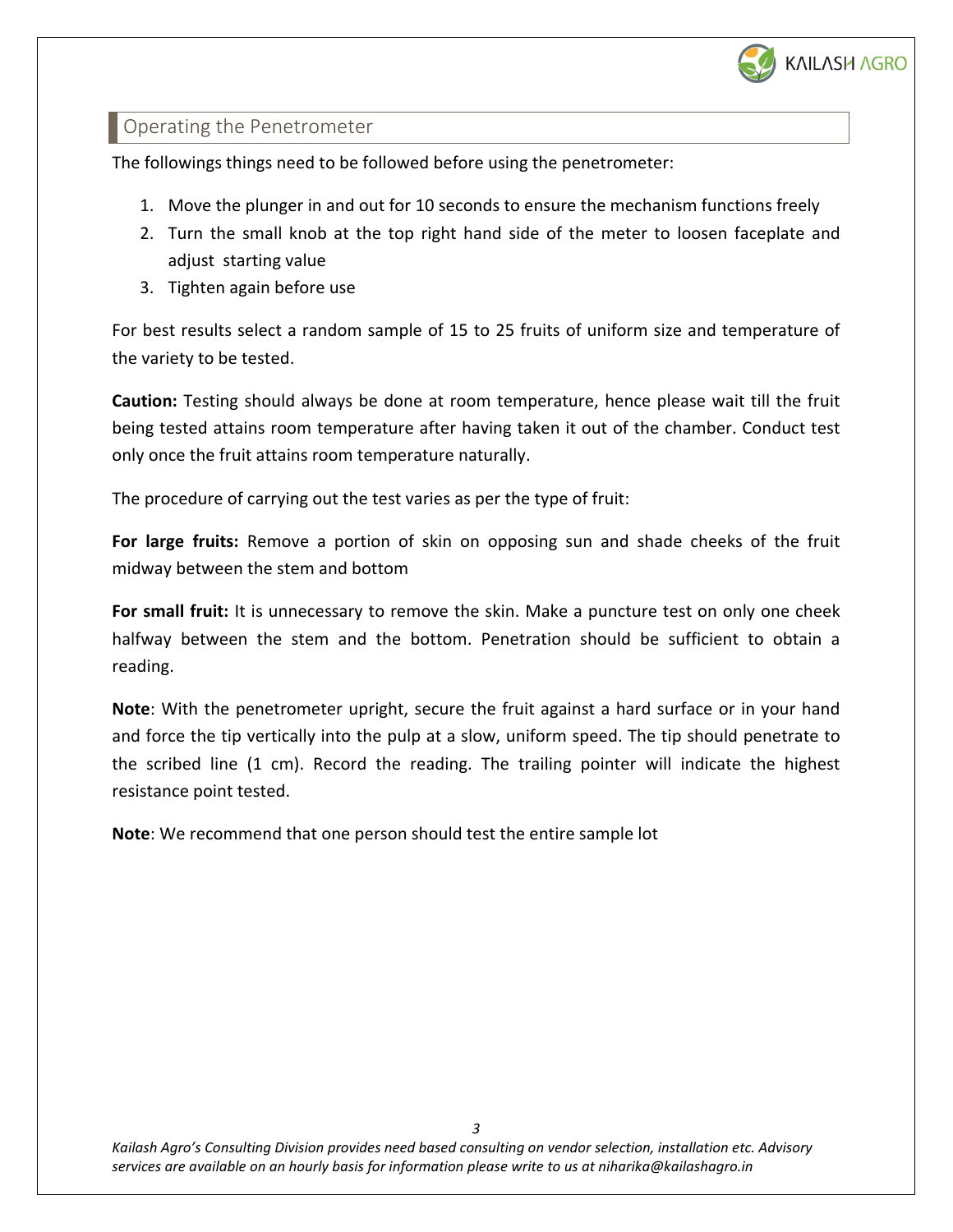

# <span id="page-4-0"></span>Maintenance of the Penetrometer

The maintenance of these devices starts the moment test is completed. The following steps needs to be followed:

- Clean the penetrometer tips
- Clean the exposed gauge load shaft by flushing with water. To do this, carefully hold the gauge with the load shaft pointing down under a gentle stream of water for 15 seconds.
- Dry with a towel and allow drying further by leaving it with shaft pointing down.
- The penetrometer should never be lubricated with oil as this will affect the plunger friction and decrease instrument accuracy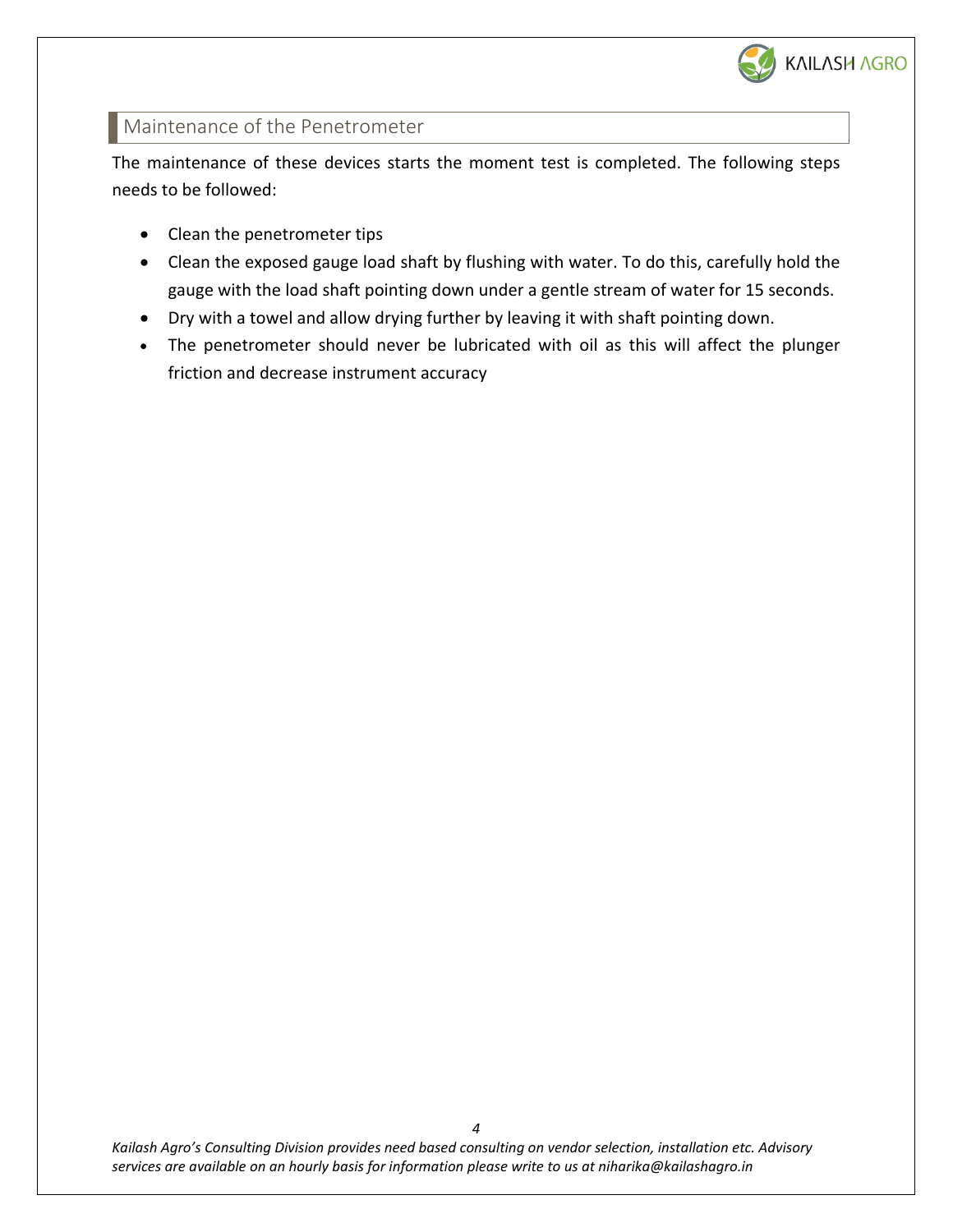

<span id="page-5-0"></span>The Handheld Refractometer

#### <span id="page-5-1"></span>Introduction

The Hand-held refractometer is a precision optical instrument. It helps us in knowing the concentration of the liquids. In Food industry it is generally used to know the sugar level in the fruits. New devices are coming with the feature of ATC (Automatic Temperature Compensation)

Features of the device are:

- i. Easy and very convenient to use
- ii. Competitive Price
- iii. High Quality, Accurate testing result
- iv. ATC Compensation Range: from  $10^0$ C to  $30^0$ C (only in the models with ATC function)

#### *Table 3: Refractometer model and Specifications:*

| S.no | <b>Model</b>   | Range       | Min div.   | <b>Accuracy</b> |
|------|----------------|-------------|------------|-----------------|
| 1    | RHB-10/ATC     | 0-10% Brix  | 0.1% Brix  | ±0.10%          |
| 2    | RHB-18/ATC     | 0-18% Brix  | 0.1% Brix  | ±0.10%          |
| 3    | $RHB-32/ATC3$  | 0-32% Brix  | 0.2% Brix  | ±0.20%          |
| 4    | RHB-62/ATC     | 28-62% Brix | 0.2% Brix  | ±0.20%          |
| 5    | RHB-82/ATC     | 45-82% Brix | 0.5% Brix  | ±0.50%          |
| 8    | <b>RHBO-50</b> | 0-50 % Brix | 1 % Brix   | ±1%             |
| 9    | <b>RHBO-80</b> | 0-80 % Brix | 1 % Brix   | ±1%             |
| 10   | <b>RHBO-90</b> | 0-90 % Brix | 0.2 % Brix | ±0.2%           |

*[Source: Operating manual of Westover make Handheld Refractometer]*

*Note: For any new style or feature model, "N" will be added in the model name, such as RHBN-32ATC etc.*

 *<sup>3</sup> This model is being used by Kailash Agro (P) Ltd.*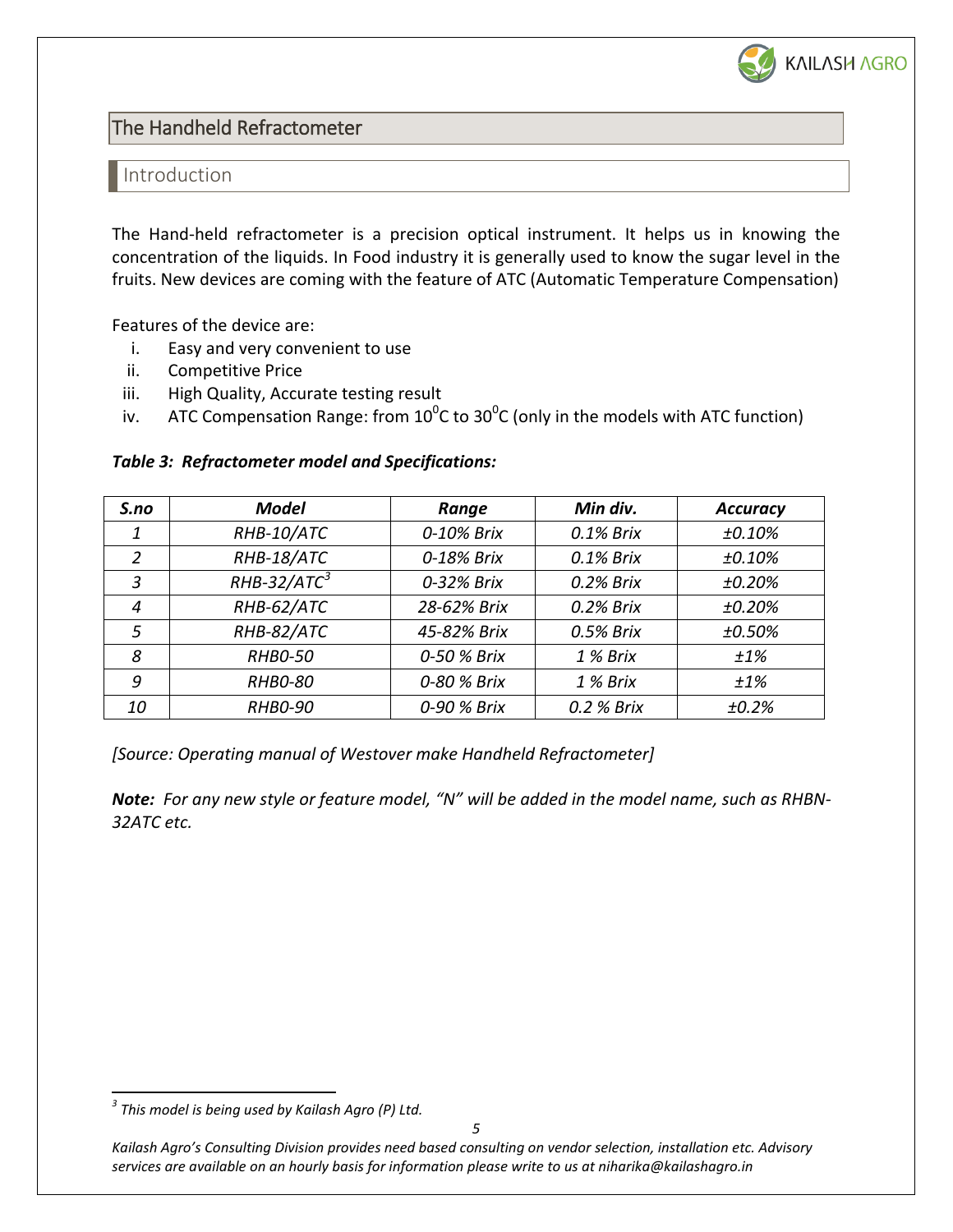

*Fig 1: Refractometer Model RHB-32ATC 3 42 1* **NESSESSISSION** 

- *1 - Day Light Plate*
- *2 - Calibration Screw*
- *3 - Focus adjustment*
- *4 - Eyepiece*

# <span id="page-6-0"></span>Operating a Refractometer

# <span id="page-6-1"></span>Calibration

Before using a refractometer it is important to calibrate the device please find below a stepwise guide on calibration:

- i. Aim the front end of the Refractometer to the direction of the bright light, and adjust the eyepiece until the reticle can be seen clearly
- ii. Adjustment of Null:
	- a. Open the daylight plate and place 2-3 drops of distilled or R.O water on the main prism
	- b. Close the daylight plate and press it lightly so the water spreads across the entire surface of the prism without any air bubbles or dry spots and allow the sample to remain on the prism for approximately 30 seconds.
	- *c.* Adjust the calibration Screw until the light/dark boundary coincides with the null line. Adjustment of refractometer with temperature compensation function should be made under the condition of 20<sup>0</sup> C (68<sup>0</sup>F) environment temperature.

# <span id="page-6-2"></span> $\blacksquare$  Testing the Fruit

The following steps need to be followed:

- i. Open the daylight plate
- ii. Clean the surface of prism by soft cloth
- iii. Drop 2-3 drops of fruit juice on the main prism

*6*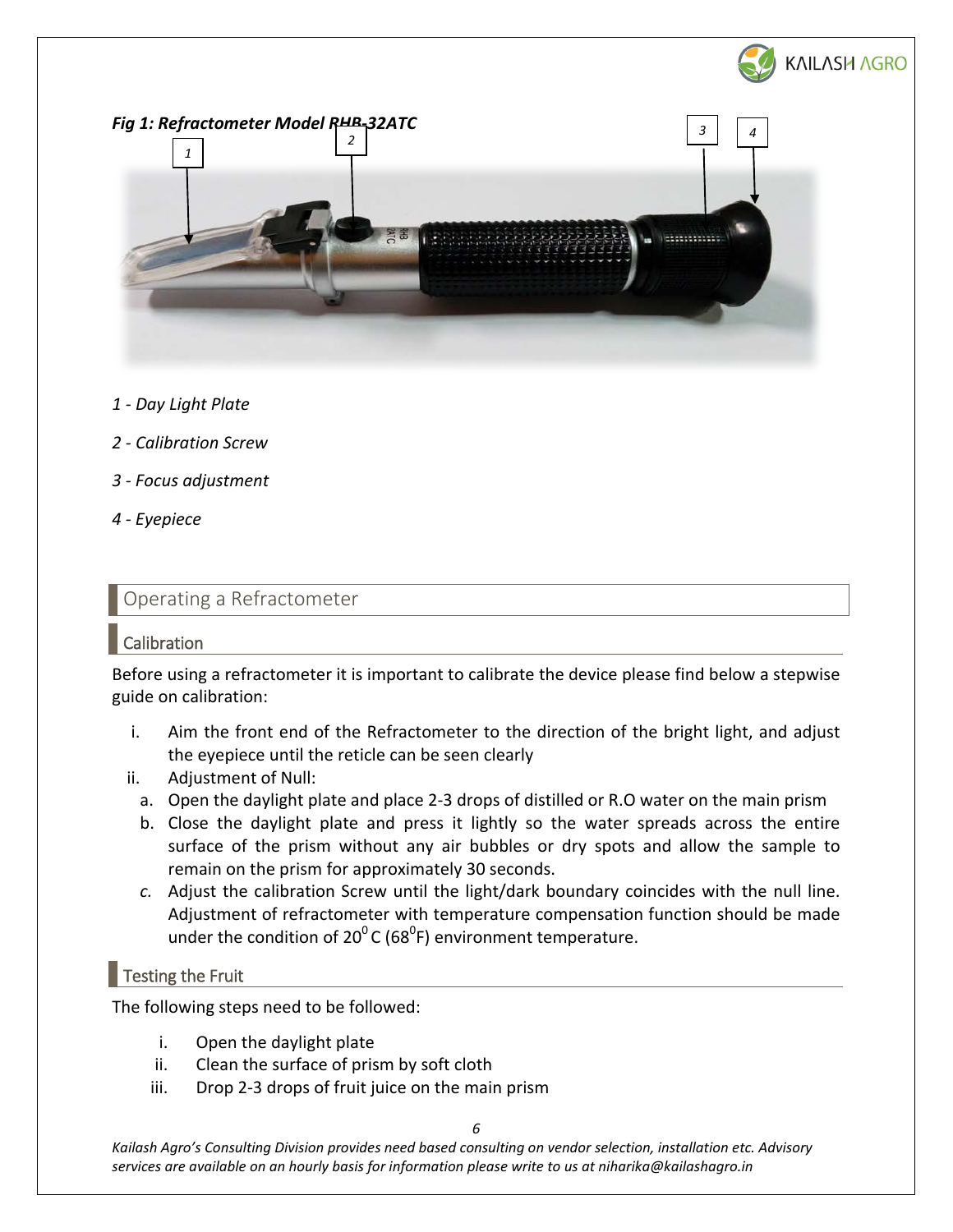

- iv. Close the daylight plate and press it lightly, then read the corresponding scale of light/dark boundary. The reading is the Brix value of the measured solution
- v. After measurement, clean away the solution on the surface of the prism and daylight plate by moist cotton cloth. The prism easily gathers mold, so to keeping it dry is important.

# <span id="page-7-0"></span>Maintenance of the Refractometer

The following measures should be adopted for effective maintenance of the device

- i. To insure testing accuracy, recalibration occasionally is used to maintain accuracy.
- ii. Adjustment of Null: Liquid and Specimen should be under the same temperature. If the temperature varies greatly, the null point should be adjusted once every 30 minutes.
- iii. After usage, do not use water to wash the instrument, so as to prevent water from entering into the instrument.
- iv. Handle gently. Do not touch or scratch the optical surfaces.
- v. Keep instrument in an environment of dry, clean and non-corrosive air.

# <span id="page-7-1"></span>Actual Test Results and Analysis

Apples at M/s Kailash Agro were stored from October, 2015 through April, 2016 under welldefined CA conditions of 1-2<sup>0</sup>C temperature and 90-95 % relative humidity. Below mentioned are the graphs showing pressure variation in the apple stored under CA conditions followed by sweetness variations.



*7*